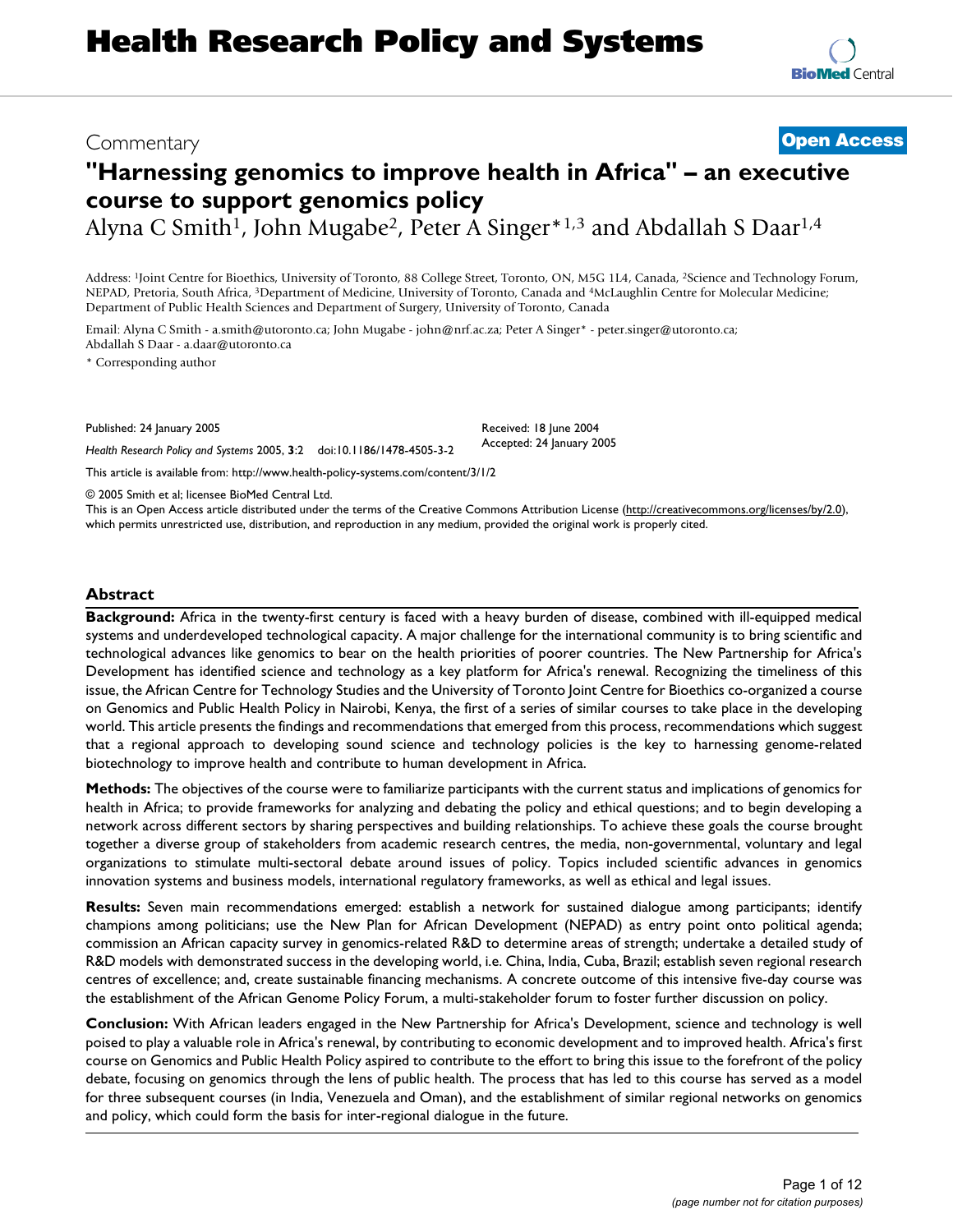## **Background**

Inequities in global health continue to be among the major challenges facing the international community [1]. Despite tremendous advances in medicine, the benefits of science and technology have yet to make a major impact on the health and quality of life of majority of the world's population. Recognizing its fundamental role as engine for development, the New Partnership for Africa's Development (NEPAD) has identified science and technology as a key platform for Africa's renewal [2]. A major challenge for Africa, and for the entire international community, is to bring scientific and technological advances to bear on the health priorities of poorer countries [3,4].

Africa in the twenty-first century is faced with a heavy burden of disease, combined with ill-equipped medical systems and underdeveloped technological capacity [5]. The crippling poverty in many countries in the continent contributes to the disease burden, and hampers countries' ability to address the problem adequately [6]. While Africa's response to its health challenges has varied considerably across the continent, with governments traditionally placing less emphasis on developing S&T than other sectors [7], there has been ongoing R&D activity in genomics and related fields of technology over the past several years in various parts of the region. The African Medical Research Foundation (AMREF), Africa's largest indigenous health charity, has for nearly half a century made an important contribution to addressing health challenges in Africa through partnerships with local communities, governments and donors [8]. A number of centres of excellence have emerged across the continent in recent decades, including the International Centre of Insect Physiology and Ecology (ICIPE) in Nairobi where important work has been done to uncover the role of insects in the transmission of infection [http://](http://www.icipe.org) [www.icipe.org](http://www.icipe.org), and the Institute for Molecular and Cell Biology-Africa (IMCB-A), founded in 1999 to study the molecular mechanisms of tropical infections. A further example is the new Biosciences Facility for Eastern and Central Africa that was recently launched as part of a NEPAD initiative [9]. NEPAD, which has been adopted by the United Nations General Assembly as Africa's development framework, has called "for the establishment of regional platforms with concrete actions to build and strengthen Africa's competence to harness and use new technologies for human development" [2]. Its strategy acknowledges that Africa will have to overcome considerable challenges, including creating adequate regulatory and biosafety frameworks, building scientific capacity, and developing integrated systems of innovation.

In March 2002, the African Centre for Technology Studies (ACTS) and the University of Toronto Joint Centre for Bioethics (JCB) co-organized an intensive five-day Course on Genomics and Public Health Policy in Nairobi, Kenya, bringing together scientists, policy makers, journalists, lawyers and NGOs from ten African countries to discuss, collectively, the question of "How best to harness genomics to improve health in Africa?" This course was sponsored by Genome Canada, the International Development Research Centre, and the African Centre for Technology Studies, through the Norwegian Agency for Development Co-operation. The primary goal of the course was to familiarize participants with the potential of genomics and related biotechnologies to address health needs in Africa. This article presents the findings and recommendations that emerged from this process, and suggests how such courses might be more broadly employed as a method for bringing together opinion leaders to share ideas and work collectively to develop practical policy solutions.

## **Methods**

The programme was planned collaboratively by the African Centre for Technology Studies and the Joint Centre for Bioethics. The basic layout of the sessions and their topics was modelled on a prior course held in Toronto, Canada in May 2002. The programme was organized in line with the objectives outlined in Table [1](#page-2-0). Course participants as well as session leaders were identified on the basis of recommendations from recognized experts in the region and through literature searches. Many session leaders were local experts, well placed to contextualize the "new science" of genomics within the frame of concerns and realities particular to Africa. Care was taken to select participants representing a range of interests and backgrounds, including individuals from science, economics, law, government, the press, and non-governmental organizations. Such diversity was sought in recognition of the importance of "cross-pollination" on a multifaceted topic like genomics, and consequently the need for multiple actors to be part of the building of policy, as well as mediating the dialogue between policymakers and the public. In total, 30 participants attended; the countries and the institutions they represent are listed in Table [2.](#page-2-1) Despite concerted efforts to draw a balanced group, the participant list reveals a markedly high proportion of academics, and indeed no representatives from industry. Moreover, only three of the participants are women. The organizers covered all costs for attending the course (transportation, hotel accommodation, and meals), in order that inability to pay not be an inhibiting factor for those who wished to participate.

Because of the diversity of the participants, no background in science was presupposed. The sessions were organized so that participants were first introduced to the subject of the "new science" of genomics, and were then instructed in areas including national innovation systems,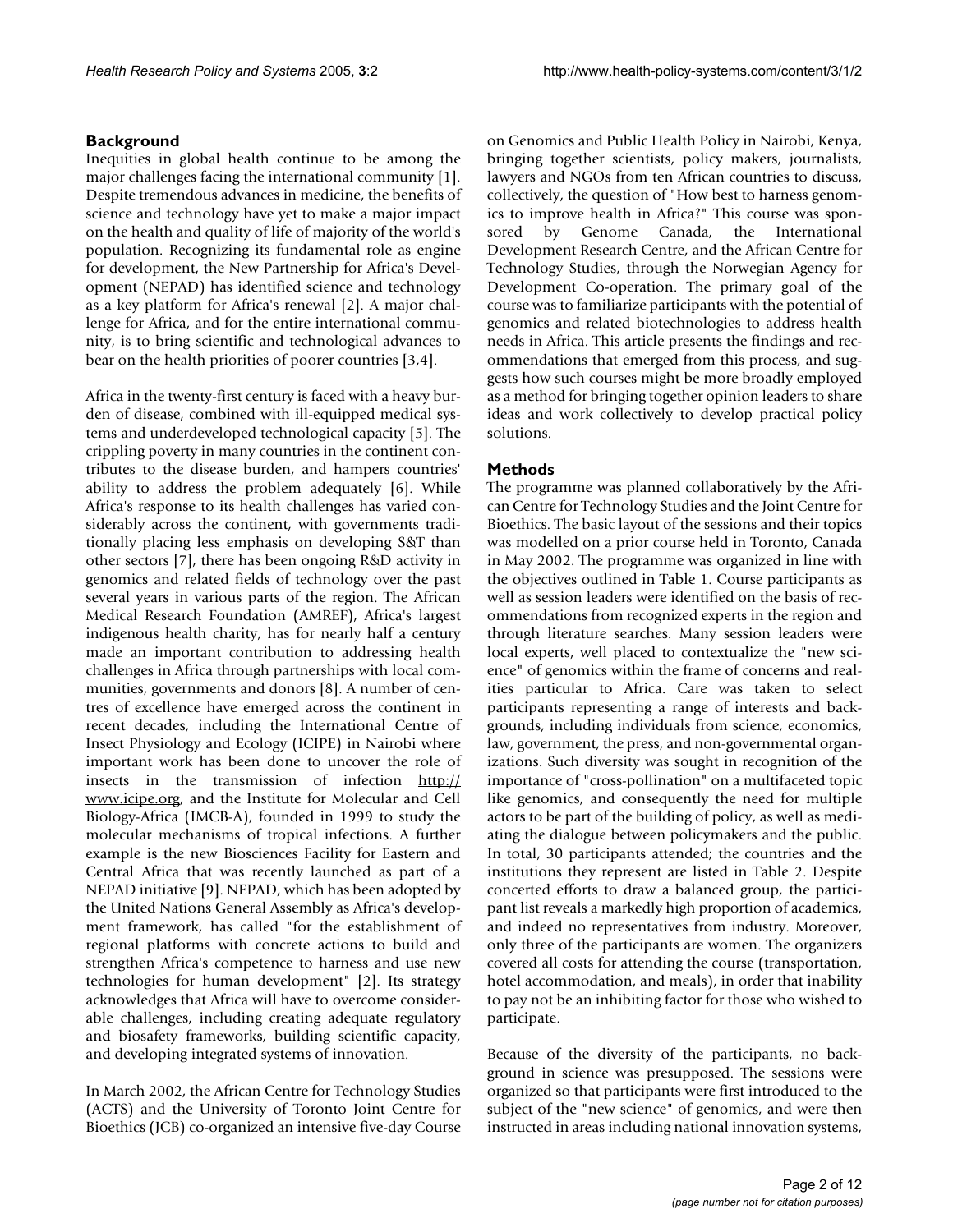#### <span id="page-2-0"></span>**Table 1: Objectives of the course**

• To familiarize participants with the current status and implications of genomics and biotechnology for health in India, and to provide information relevant to public policy

• To provide frameworks for analyzing and debating the policy issues and related ethical questions, and to help understand, anticipate and possibly influence the legal and regulatory frameworks which will operate, both nationally and internationally

• To begin developing an opinion leaders network across different sectors (industry, academic, government, and voluntary organizations) by sharing perspectives and building relationships

#### <span id="page-2-1"></span>**Table 2: Countries and Institutions Represented**

African Centre for Technology Studies, Kenya African Malaria Vaccine Testing Network (AMVTN), Tanzania African Medical and Research Foundation, Kenya Centre for the Development of People (CEDEP), Uganda Chemistry Department, University of Zambia, Zambia Department of Biochemistry, University of Khartoum, Sudan Department of Epidemiology of Parasitic Disease, National School of Medicine and Pharmacy, Mali Department of Obstetrics and Gynecology, Assiut University, Egypt Department of Pathology, Makarere University, Uganda Department of Virology, University of Ibadan, Nigeria Division of Human Genetics, Faculty of Health Sciences, University of Cape Town, South Africa Dysmorphology and Alcohol Pharmacokinetics in Fetal Alcohol Syndrome, South Africa Federal Ministry of Science and Technology, Nigeria Inter-Region Economic Network (IREN), Kenya Journalist Against AIDS (JAAIDS), Nigeria Lawyer, Kenya Maternal, Child and Women's Health, Dpt. of Health, Western Cape Province, South Africa Molecular Biology Research Facility, Nelson R Mandela School of Medicine, South Africa National Council for Science and Technology, Kenya National Health Laboratory Service and Division of Human Genetics, University of Witwatersrand, South Africa School of Public Health, University of Ghana, Ghana Science and Development News, and BiotekAfrika, Kenya Science Secretary, Uganda Council for Science and Technology, Uganda The People Newspaper, Kenya

business models, intellectual property rights, international conventions and regulatory structures, ethics, and the role of networks in facilitating dialogue, advocacy and policy making. A detailed time-table of the programme is shown in Table [3.](#page-3-0) Presenters used overhead transparencies or presentation software such as Microsoft Powerpoint. Active participation was encouraged throughout with at least 45 minutes allotted for discussion at the end of each session, on the assumption that each participant brought considerable expertise and valuable practical experience of his or her own. The programme therefore employed a peer-learning environment in which participants could learn from each other, in addition to learning from material presented by instructors. Each participant was provided with a course reader, which included additional background material on session topics; class sessions used a variety of learning methods including lectures, discussions, case analysis, and simulations.

Early in the course, participants were divided into small Study Teams consisting of persons with diverse backgrounds, in order to maximize complementary skills. These Study Teams were an integral part of the learning process of the programme. Sessions were intended primarily to provide input for participant Study Teams, which assembled several times during the week. Their primary task was to draw upon the course material and their own experiences to propose recommendations for policy relating to genomics and biotechnology in Africa. Presentations were made on the last day of the course, and the final sessions focused on how to take forward the ideas and proposals generated during the course.

This was the first course of its kind in Africa, as well as the first of a series of planned courses on genomics policy to be held in developing countries; evaluation was therefore a key component of the programme. At the end of each day, participants were given a questionnaire to complete, in which they had an opportunity to evaluate the day's sessions. At the end of the course, participants were asked to complete a more detailed questionnaire, asking for their feedback on the overall aims and organization of the course.

# **Results**

The course opened with an Introduction, where Prof. Abdallah Daar and Dr John Mugabe welcomed the participants, explained the course's objectives, and then invited each of the participants to introduce him- or herself to the rest of the group. The opening session was led by Dr Stephen Scherer, and was intended to provide a comprehensive overview of the science of genomics and its relevance to health. Several of the participants had a limited scientific background; the presentation therefore include very basic descriptions of the science involved, as well as images and a brief video, and gradually progressed to a discussion of its applications in health research and medicine, both now and in the future. This session was followed by an introduction by Prof. Onesmo ole-MoiYoi, a pioneering Kenyan scientist, to advances in genomics and molecular biology within the African context – including cutting-edge research at his institute and others on the continent, as well as the broader relevance of genomics and molecular approaches to the health of Africa's people, animals and the environment. The first day closed with a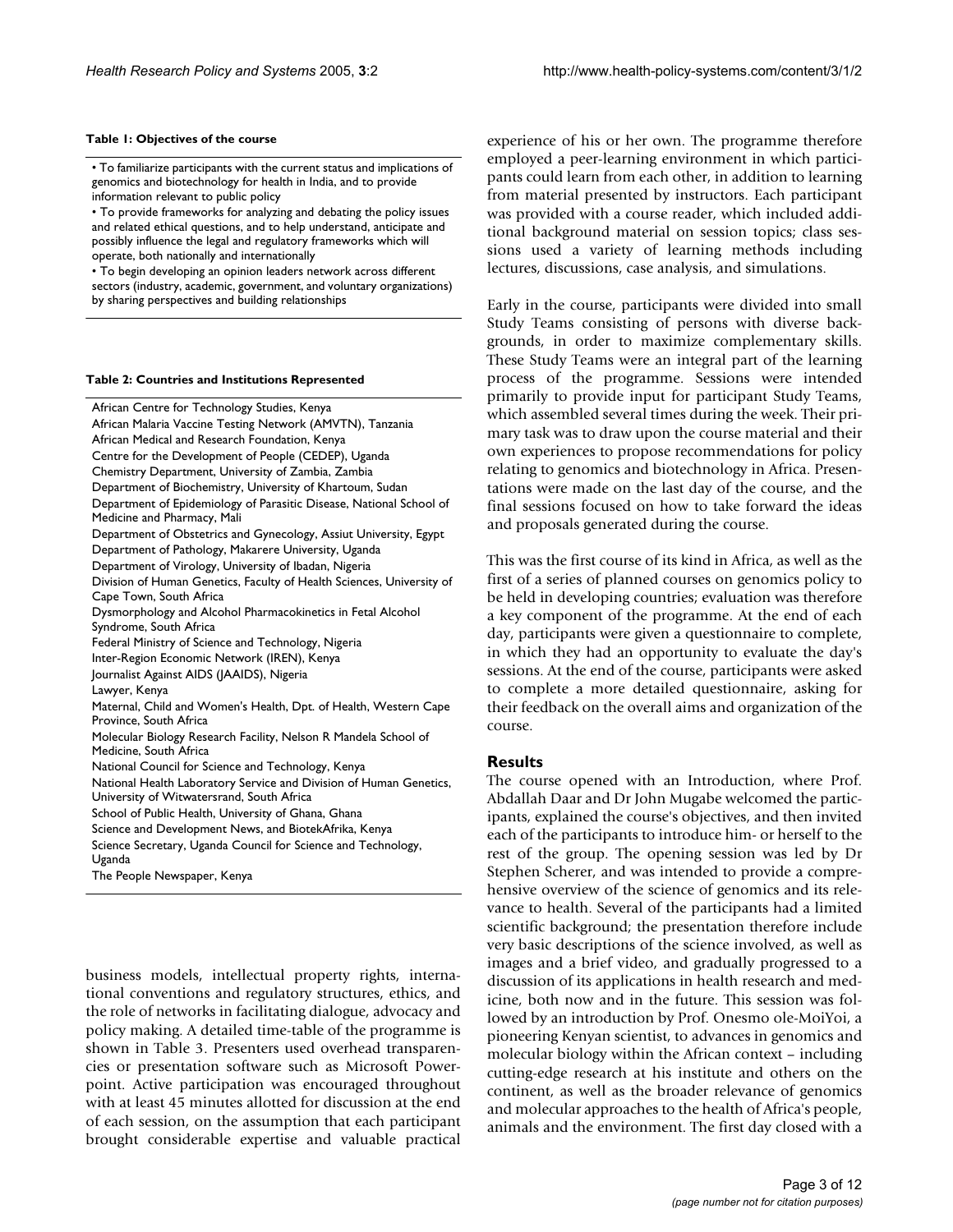| Time            | Day I                                                                                                         | Day 2                                                               | Day 3                                                              | Day 4                                                                            | Day 5                            |
|-----------------|---------------------------------------------------------------------------------------------------------------|---------------------------------------------------------------------|--------------------------------------------------------------------|----------------------------------------------------------------------------------|----------------------------------|
| $9.00 - 10.30$  | Introduction<br>Prof Abdallah Daar, Dr<br>John Mugabe<br>New Science I:<br>Introduction<br>Dr Stephen Scherer | Internet-based Leader<br>Networking: Exercise<br>Prof Joseph D'Cruz | Intellectual Property<br>Rights I<br>Dr Patricia Kameri-Mbote      | Ethics I<br>Dr Peter Singer                                                      | <b>Group Presentations</b>       |
| $11.00 - 12.30$ | New Science II<br>Dr Stephen Scherer                                                                          | National Innovation<br>Systems<br>Prof Norman Clark                 | Intellectual Property<br>Rights II<br>Dr Patricia Kameri-Mbote     | Ethics II<br>Prof Abdallah Daar                                                  | Group Presentations<br>Continued |
| $1.30 - 3.00$   | New Science III<br>Prof Onesmo ole-MoiYoi                                                                     | <b>Business Models</b><br>Prof Joseph D'Cruz                        | Internet-based Leader<br>Networking: Results<br>Prof Joseph D'Cruz | Science & Innovation<br>Policy in International<br>Conventions<br>Dr John Mugabe |                                  |
| $3.30 - 5.00$   | Genomics and Global<br>Health<br>Dr Peter Singer                                                              | Group Work                                                          | Group Work                                                         | Group Work                                                                       |                                  |

<span id="page-3-0"></span>**Table 3: Agenda for the Course on Genomics and Public Health Policy in Africa.**

session led by Dr Peter Singer who described a five-point strategy to systematically capture the benefits of genomics for the health of citizens in developing countries, through research, capacity-strengthening, consensus-building, public engagement, and an investment fund. Examples of ongoing work by the University of Toronto's Canadian Program on Genomics and Global Health in these areas were discussed, including the results of its 2002 study to identify the most promising biotechnologies to improve health in developing countries [13].

Prof. Joseph D'Cruz opened the second day with a discussion introducing participants to new approaches to forming and expressing opinions about emerging issues using the internet. Leaders in any area are required to develop their own views about new developments in their fields, and the process of forming these views is facilitated by peer discussions. Though traditionally these processes have taken place face-to-face, the internet offers an alternative medium that allows individuals to interact with their peers in other locations at a time and pace suited to each individual's commitments, without forcing the group to reach early consensus. Prof. Norman Clark followed with a session aimed at introducing participants to the concept of 'National Systems of Innovation', a conceptual framework for analysing country-specific factors that influence innovation across sectors. Innovation is understood as processes of generating new ideas, products and production processes, as well as to processes of institutional change and development. Such frameworks can be useful in identifying and analyzing key factors affecting African countries' ability to engage effectively in

biotechnology and genomics for human development. The last session of the day focused on the business life cycle of a genomic product, tracing its development from the laboratory bench to a patented invention that is exploited commercially. The session addressed the strategic issues and choices that firms face at each point in this life cycle, and used a case-study based approach to frame the issues. The last one-and-a-half-hour session of the day was devoted to group work among members of Study Teams, whose members were selected to bring diverse views and experiences to bear on their deliberations.

The third day of the course was devoted primarily to the issue of intellectual property rights (IPRs). The two sessions on IPRs were led by Dr Patricia Kameri-Mbote, Kenyan lawyer and scholar. During the first of these, Dr Kameri-Mbote explained the nature and different kinds of IPR protection, and explored how these impact on biotechnology development and technology transfer. She also considered the relationship between IP protection and public health in developing countries, using specific cases that have arisen under the World Trade Organization's Agreement on Trade Related Aspects of Intellectual Property Rights (TRIPS). Positions held by different countries and scholars on IP and biotechnology transfer in health were examined, and international, regional and national intellectual property regimes were reviewed. The second session focused on the link between IP, public health and transfer of biotechnology, in addition to the ethical, social and policy implications of the "Doha Declaration" on health by WTO ministers intellectual property rights in the area of health under TRIPS. At the end of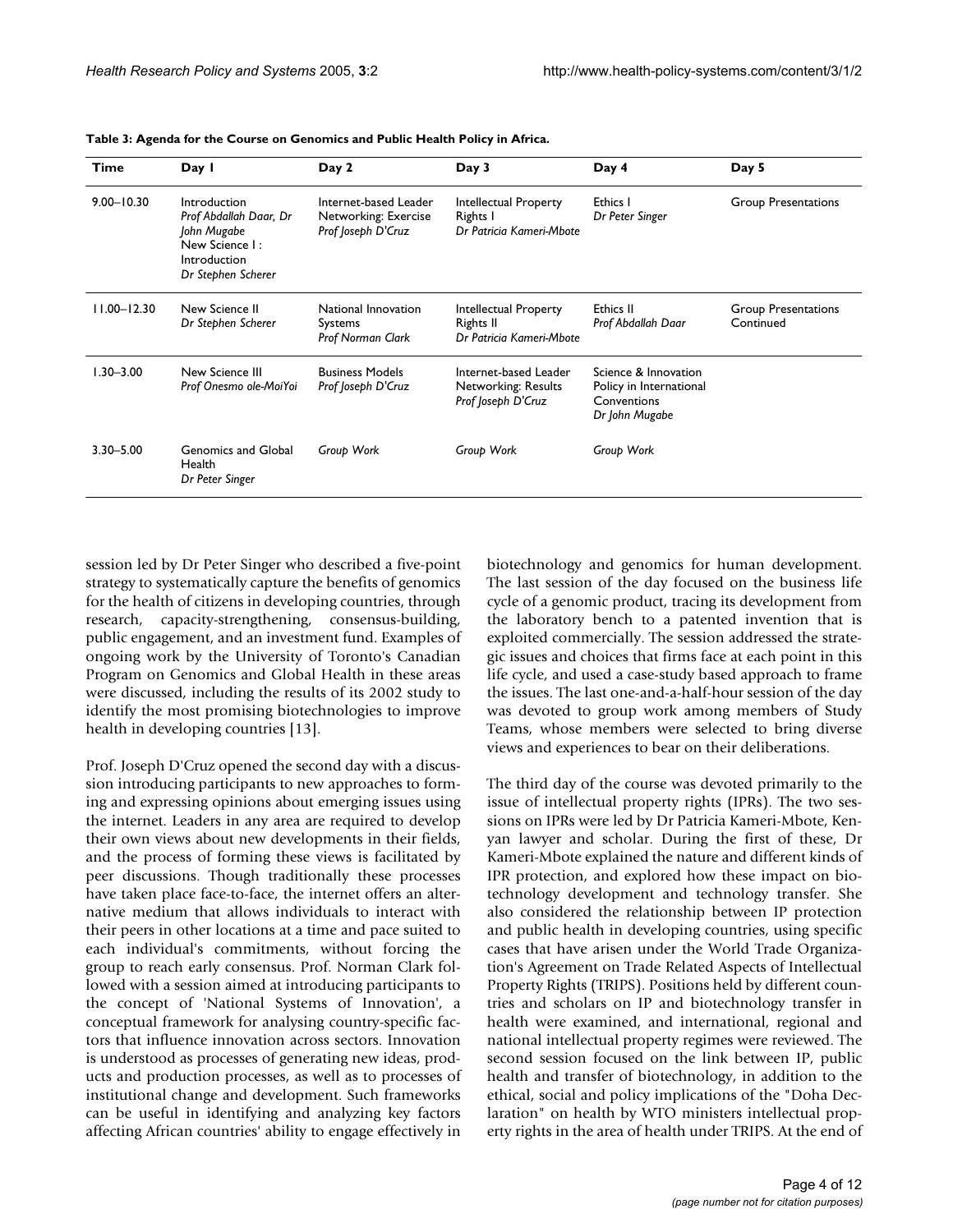the third and fourth days, participants again met for 1.5 hours in their Study Teams to prepare their proposals.

Day four of the course had a heavy focus on ethical dimensions of emerging technologies like genomics. The first session provided an overview of ethical issues related to genomics and public health policy. Prof. Abdallah Daar led this and the second session on ethics. He described the World Health Organization's draft Guiding Principles on Medical Genetics and Biotechnology document, which he co-authored and which provides a broad overview of the ethical principles in this field. During the second session, Prof. Daar and Dr. Singer led the group through a case involving benefit sharing, and introduced the Human Genome Organization's principles and statement on benefit sharing. Dr. Singer then described an ethical framework and approach to priority-setting for genomics technologies in health care institutions. The last hour of this session was devoted to providing a forum for participants to share their expertise and experiences in areas related to policy. The final session of the day was led by Dr John Mugabe, then-Director of the African Centre for Technology Studies in Nairobi, Kenya. This session introduced participants to international conventions and protocols that emerged out of the United Nations Conference on Environment and Development (UNCED), and focused on science and innovation issues covered by the Conventions on Biological Diversity and its Cartagena Protocol on Biosafety, and the International Treaty on Plant Genetic Resources for Food and Agriculture. Specific lessons were drawn for international rule-making for health equity, and emphasis was given to biotechnology, risks assessment, technology transfer, sharing benefits of global scientific and technological advances, and technical cooperation.

On the last day, each of the four Study Teams presented their proposals, which addressed the overarching question of the course: "How to harness genomics and related biotechnology to improve health in Africa?" Study Teams presented one at a time; after each presentation, there was a period for questions and discussion, and afterward an opportunity to consider all proposals together in light of the host of issues raised during the course of the week. The presentations, though prepared independently by each group, demonstrated a number of common themes that tended to be organized in terms of long-term foundational issues of sustainability, and more concrete shortterm issues relating to garnering political involvement. Table [5](#page-4-0) enumerates the key recommendations that emerged from these sessions.

#### **Discussion**

The following is a synthesis of the participants' efforts, summarizing and describing key issues that emerged from

#### <span id="page-4-0"></span>**Table 5: Recommended Action-Steps**

| Establish a regional network to foster sustained inter-sectoral<br>dialogue                   |
|-----------------------------------------------------------------------------------------------|
| Identify champions among politicians                                                          |
| Use the New Plan for African Development (NEPAD) as entry point<br>onto political agenda      |
| Commission African capacity survey in genomics-related R&D to                                 |
| determine areas of strength                                                                   |
| Undertake a detailed study of R&D models with demonstrated<br>success in the developing world |
| Establish seven regional research centres of excellence                                       |
| Create sustainable financing mechanisms                                                       |

their presentations and throughout the weeks' deliberations. It includes several concrete action-steps recommended by the participants, which flow from these considerations.

#### *Creating a Platform for Ongoing Dialogue and Advocacy*

The course generated a great deal of enthusiasm and vigorous discussion, and there was consensus among the participants on the need to create a mechanism for capitalizing on this momentum. Course participants and faculty therefore established an e-mail-based network, the *African Genome Policy Forum (AGPF)*, to allow the continued exchange of ideas and the building of consensus on issues related to genomics and public health policy. The group, composed of participants from areas of government, academia, civil society and the media, was created to bring to the table the views of their respective constituencies, and inform their peers of insights gained from the course and through the network. The network may also play an advocacy role in promoting the responsible use of genomics as a tool to improve health and promote development in Africa.

#### Concrete Action-Step 1*: Establish a regional network to foster sustained inter-sectoral dialogue*

On the final day of the course, it was decided that a regional network, the "African Genome Policy Forum", be established comprising all participants and session leaders; it was further agreed that the Joint Centre for Bioethics would set up a web-site, discussion board, and e-mail based platform to facilitate ongoing discussion and intersectoral debate on the issues and proposals raised during the course.

#### *Mobilizing Political Support*

The success of any major initiative requires sustained dialogue with politicians. It is important to take the time to address their legitimate concerns, by clarifying the specific relevance of genomics and its applicability within the context of their communities. A point of particular relevance is the link between technologies like genomics and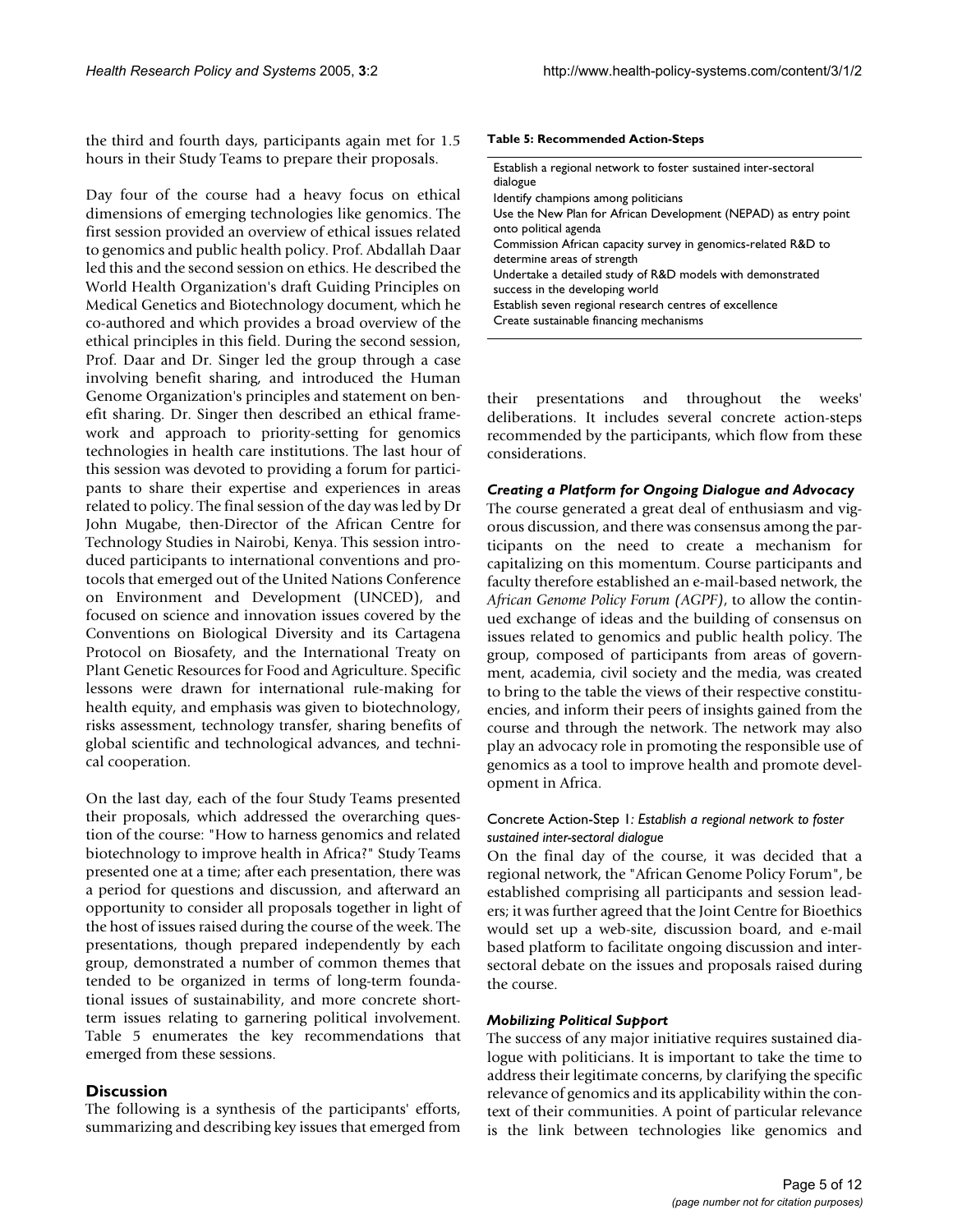Africa's development, which has been well described in a number of recent reports [*e.g*. [6,10]]. Participants highlighted the importance of taking back to their colleagues in their respective countries and institutions the lessons drawn from the course; those participants in public office agreed to seize opportunities to raise some of issues and proposals of the course when attending relevant forums. In particular, the nascent New Partnership for Africa's Development, adopted in 2001 under the mandate of the Organisation of African Unity, was repeatedly pointed to as an opportunity to bring genomics and its relevance to health in Africa onto the political agenda. Science and technology is among NEPAD's seven priority areas; another is human development, which encompasses health [11]. Genomics provides a clear example of how these two areas – science and technology, and health – come together, and can serve as a model for considering how science and technology and health concerns can be better integrated to address the continent's economic and health needs.

#### Concrete Action-Step 2*: Identify champions among politicians*

The most efficient means of garnering political support is often to go directly to the politicians themselves – those who have been supportive or outspoken of the issues in question – to put the subject before their colleagues. The course itself represented an important step in this direction, as it brought together a spectrum of stakeholders, including academics, civil society, and government officials. The course, and the subsequently established network, therefore furnished an opportunity for direct communication and dialogue among individuals with a shared vision, including policymakers in a position to "champion" the issues and proposals that emerged from the course to their colleagues and others.

## Concrete Action-Step 3*: Use the New Plan for African Development (NEPAD) as entry point onto political agenda*

NEPAD offers a possible forum to bring the subject of genomics-related biotechnology onto the political agenda, and provides a means of informing African leaders of genomics and its relevance to improving health and development in Africa. In particular, the AGPF recommends the establishment by NEPAD of an 'African Genomics Committee', which would provide a plan for utilizing genomics and other new technologies to enhance health in Africa, advocate for increased investment in S & T, target other relevant stakeholders in individual countries, educate policy makers about the need for a strong R&D base established through partnerships across Africa, and organize steering committees to identify gaps and implement strategies for improvement.

#### *Prioritizing Needs*

Participants agreed on the need to consider emerging technologies like genomics in light of Africa's specific health challenges, and consequently on the importance of prioritizing these and identifying strategic entry points. Infectious (including sexually transmitted) diseases, genetic and other non-communicable disorders, sanitation, nutrition, environmental pollution and loss of biodiversity were all proposed as areas requiring concerted attention, with a special emphasis on the potential for using genomics-related biotechnology to target the three biggest killers in Africa: malaria, HIV/AIDS and tuberculosis. There are already well-known African-led initiatives to apply scientific innovation to combat important health concerns, such as the Multilateral Initiative on Malaria, and the African Malaria Vaccine Testing Network (AMVTN). It will be important to build on existing success stories, and to identify gaps in terms of priority health areas receiving inadequate attention. This will help to focus efforts and to more efficiently channel limited resource, both financial and human. A regional approach, which has since been adopted by NEPAD, was proposed as a promising mechanism for harnessing existing competence to address local needs.

# Concrete Action-Step 4*: Commission African capacity survey in genomics-related R&D to determine areas of strength*

This survey would identify strategic areas of strength, such as existing centres of excellence, potential areas of improvement, and health priorities receive inadequate attention. It would also serve to identify local and national innovators, and to inform the structuring of Regional Centres of Excellence described below.

# *Capacity Building & Public Engagement*

For several years, genomics has been linked with a number of high-profile, intensely controversial issues like human cloning and genetically modified organisms. While emerging technologies like genomics raise a number of important ethical and social issues that deserve careful consideration [12], a nuanced message takes account of the possibilities as well as the challenges of new approaches. Often, technological applications can complement existing, well-established health approaches [13]. Scientists, policy-makers, and the media have an important part to play in publicizing science, and pointing out its relevance to Africans in a moderate rather than hyperbolic tone [14]. Local leaders can have an important role to play, not only in reflecting the leading-edge opinions of their different constituencies to policymakers, but also by playing a role in raising awareness within their communities. A more informed public is often a more engaged public, which can effectively advocate for the development of policies that reflect legitimate concerns,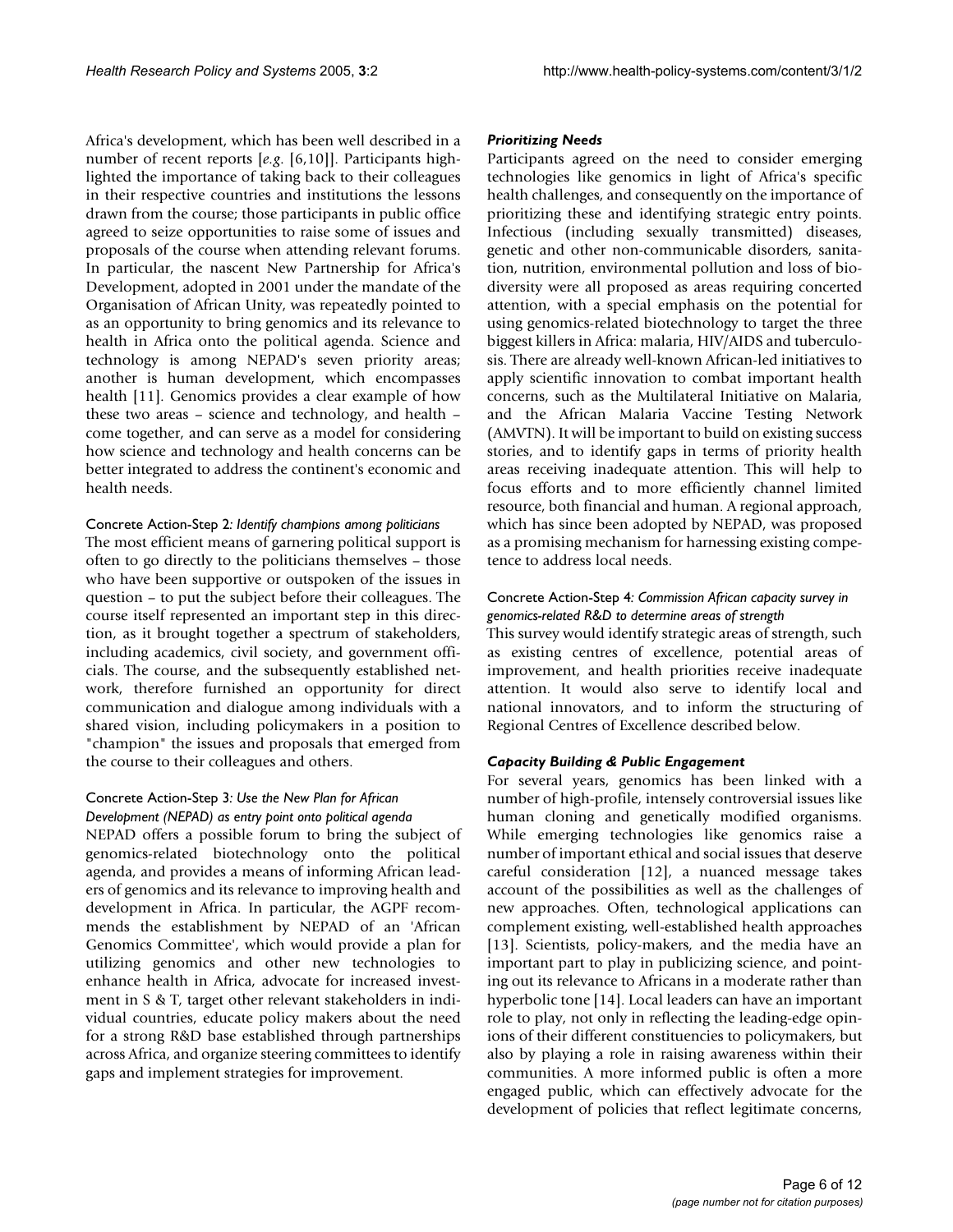while leaving space to explore promising avenues of scientific endeavour.

*Public engagement* was seen to form part of a long-term strategy for capacity building, and raising the overall profile of science and technology in Africa. The discussions reflected a conception of capacity strengthening as intimately linked with quality education – at all levels, and across disciplines. Core to this debate among course participants was the belief that endogenous capacity must be developed in order that Africa can begin to be self-sufficient, and itself become an innovator. Participants identified the following categories as needing attention:

#### *Primary, secondary and tertiary education*

There is a need to introduce innovative techniques to teach science and technology in the classroom, in order to generate interest and aptitude in the subject matter from an early stage in the educational process. Besides contemporary scientific approaches, indigenous knowledge and its applications to health could also be a relevant component to include in the curriculum.

#### *Policymakers*

Those in a position to shape policy should be familiarized with codes of ethics pertaining to their field; moreover, they should be educated about how best to capitalize on international frameworks (e.g. WTO's Trade-Related Aspects of Intellectual Property Rights; the UN's Convention on Biological Diversity) in order to ensure that their countries benefit from such arrangements, and are not exploited. Policy makers should develop strategies for negotiating their interests collectively in international forums, when appropriate, given shared needs and values.

#### *Media*

There is a general need to strengthen capacity in the area of communication, in particular on increasing the level of science literacy among the media. This might include integrating journalism and science programs at the college and university levels. There is a corresponding need to improve the ability of scientists to communicate the relevance of their work to the public, and to policy-makers.

# *ELSI*

There is a great need to build capacity in Africa with regard to the ethical, legal and social issues (ELSI) which inevitably accompany the emergence of new technologies. Strategies would in many cases involve sensitizing the public to issues of relevance, such as their rights as patients and participants in research (e.g. informed consent, confidentiality of patient information), encouraging dialogue about the social consequences of introducing new technologies into traditional settings, and putting frameworks in place (e.g. ethics review boards) to ensure that ethical, quality and safety standards before research is undertaken.

## *Partnerships*

Along with the need to strengthen the R&D base in science and technology, participants of the course identified a related need to increase the emphasis on commercialization – not only as a tool for sparking innovation but also to permit the generation of capital necessary to sustain the industry. An important step in the process of moving toward commercialization is the forming of alliances within countries, between universities and industry, sometimes known as "cross-linking". The fruitfulness of the Africa course, where people from across sectors and sub-regions came together with a common mission, reenforced the value and the importance of establishing cross-sectoral networks and collaborations. *Networks* provide a means of generating new ideas, pooling the creative energies of individuals, and exchanging advice and expertise around a particular area of focus, in this case genomics and health policy. Such networks could play an advocacy role, combining the voices and the influence of key players from diverse disciplines and sectors, to advance a common aim. *Collaborations*, at the level of institutions – both within and between countries and regions – would facilitate the transfer of both knowledge and technology. During the course, it was pointed out that there is a particular need to encourage linkages between universities and industry to, among other things, facilitate the move from research and development to product generation and commercialization. This could include mechanisms to facilitate relationships between universities undertaking research in biotechnology and local industries. Institutional partnerships and collaborations at all levels, including internationally, can mean the channelling of resources to common areas of focus, and pooling the relative strengths and resources of partner institutions [15]. Such collaborations require very clearly defined roles for partners, and transparency with respect to goals, prioritization of needs, funding, and mechanisms to ensure equitable access to products.

## *Creating sustainable financing mechanisms*

Ensuring that the benefits of science and technology, including emerging fields like genomics, requires a longterm strategy for sustained investment.

Concrete Action-Step 5*: Design proposals for obtaining sustained investment for both research and development (R&D) in genomics and related biotechnologies to improve health, and the commercialization of the products of R&D* Three models were suggested

*The establishment of an African Science and Technology Fund*, dedicated to supporting research and development in the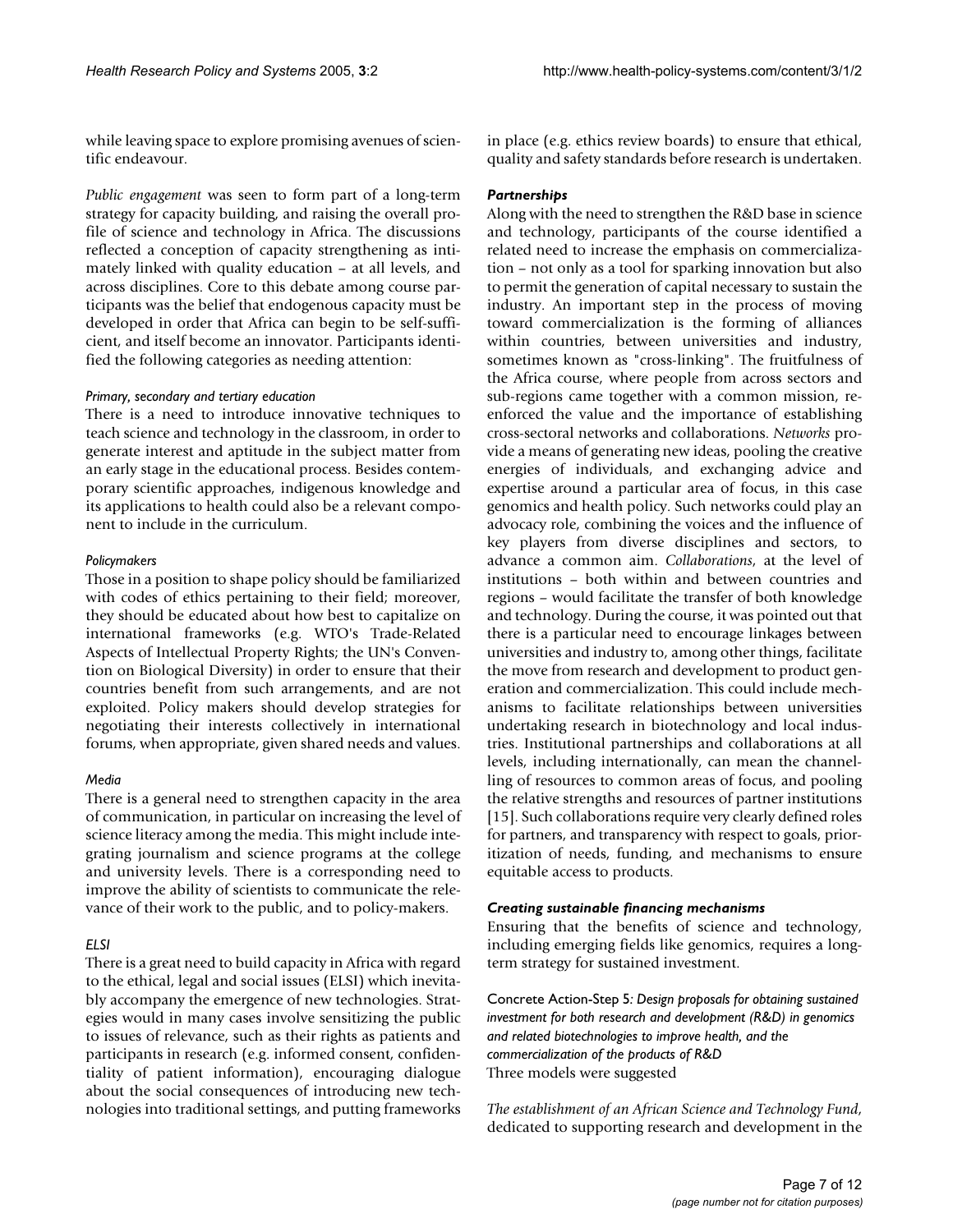area of health-related biotechnology, would rely upon the contribution of African governments.

*The establishment of an Investment Fund for genome-related biotechnologies for improving health* would represent an innovative approach to obtaining capital, providing a further incentive for investors to put money into development by creating a fund that provides a return on investment, as well as furnishing funds for advancement. Such a fund might be dedicated to providing capital for the development of mature, or future, health-related technologies.

*Capitalizing on existing funds* allocated for research related to diseases afflicting Africa, such as the WHO's Global Fund to Fight AIDS, Tuberculosis and Malaria. Genomics and biotechnology represents a powerful set of tools for health improvement, and the World Health Organization through its *Genomics and World Health* (2002) report has raised it as an important issue deserving international attention. It is important to use this positive emphasis to give weight to the case for the relevance of biotechnology to health in developing countries, particularly for policy makers.

## *Research and Development (R&D)*

With respect to R&D, there are already areas of strength on the continent; it is crucial to identify localized expertise, and to establish linkages with centres elsewhere in the region, as well as abroad, to ensure the transfer of knowledge and of technology, and to facilitate human resource development. Infrastructure must be developed to attract qualified African researchers to remain in or to return to Africa – both to support them, technically, intellectually, and socially and to provide them with similar opportunities for creativity and growth as may be found in other locales. The Biosciences Facility, established in 2003 by NEPAD, takes up this challenge, promoting "scientific excellence by bringing together a critical mass of scientists drawn from national, regional and international institutions in state-of-the-art facilities where they can undertake cutting-edge research to help solve the most important development constraints faced by the poor in Africa" [9]. While the new Biosciences Facility is the first of network of centres of excellent focused primarily on using science to help poor farmers, it may be an appropriate model for like initiatives using a regional approach for targeting health challenges.

## Concrete Action-Step 6*: Undertake a detailed study of R&D models with demonstrated success in the developing world, i.e. China, India, Cuba, Brazil*

Developing countries in various parts of the world have proven that they too can have strong technology sectors, and make important contributions in terms of science and

innovation. Their successes represent an opportunity to bring to the attention of politicians that there are countries succeeding in genomics. A detailed study of these models can provide important insights into how Africa can capitalize on the promise of genomics and biotechnology, particularly as it relates to health. In 2003, the Joint Centre for Bioethics completed a qualitative study of R&D in biotechnology in South Africa; similar studies are underway in Cuba, Egypt and China. Research of this kind could feed into more systematic efforts in the region to better understand how some developing countries, including those in Africa, have managed to develop S&T research and manufacturing capacity in the health sector.

## Concrete Action-Step 7*: Establish Seven Regional Research Centres of Excellence*

The proposed centres would be distributed across Northern, Southern, Eastern, Western and Central African subregions. Each centre would have its own area of focus, in terms of targeted health problems, depending on regional expertise. The Centres would not be the sole preserve of each region, but would in fact use the strengths and specializations of each region to achieve the goal of harnessing genomics to improve health in *Africa*. These regional centres of excellence need not preclude the existence of national centres of excellence. The Biosciences Facility is modelled on such an approach.

# **Conclusion**

# *Analysis*

The course on Genomics and Public Health Policy in Africa was carefully designed, with inputs from both its Canadian and African co-organizers, to have a programme and participant profile reflecting the inter-disciplinarity of the issue being considered. Genomics cuts across S&T, environmental, development, industrial, education and health policy and generates important ethical, legal and social issues. It therefore requires a genuinely participatory and multi-stakeholder approach, as well as frank discussions about both the potential promise and perils of a relatively new science.

The strength of the course, as reflected in the evaluations submitted by participants, was the rare opportunity for discussion and networking among opinion leaders from different sectors. Both during and between sessions, participants exchanged perspectives and experiences with others from different regions of the content, and from different disciplines. Senior political officials, journalists, academics, and civil society representatives worked together in Study Teams to create proposals. Discussions were lively and open, with broad participation from those in attendance. However, a weakness of the course was the absence of industry representatives, who would certainly have contributed an important and valuable point of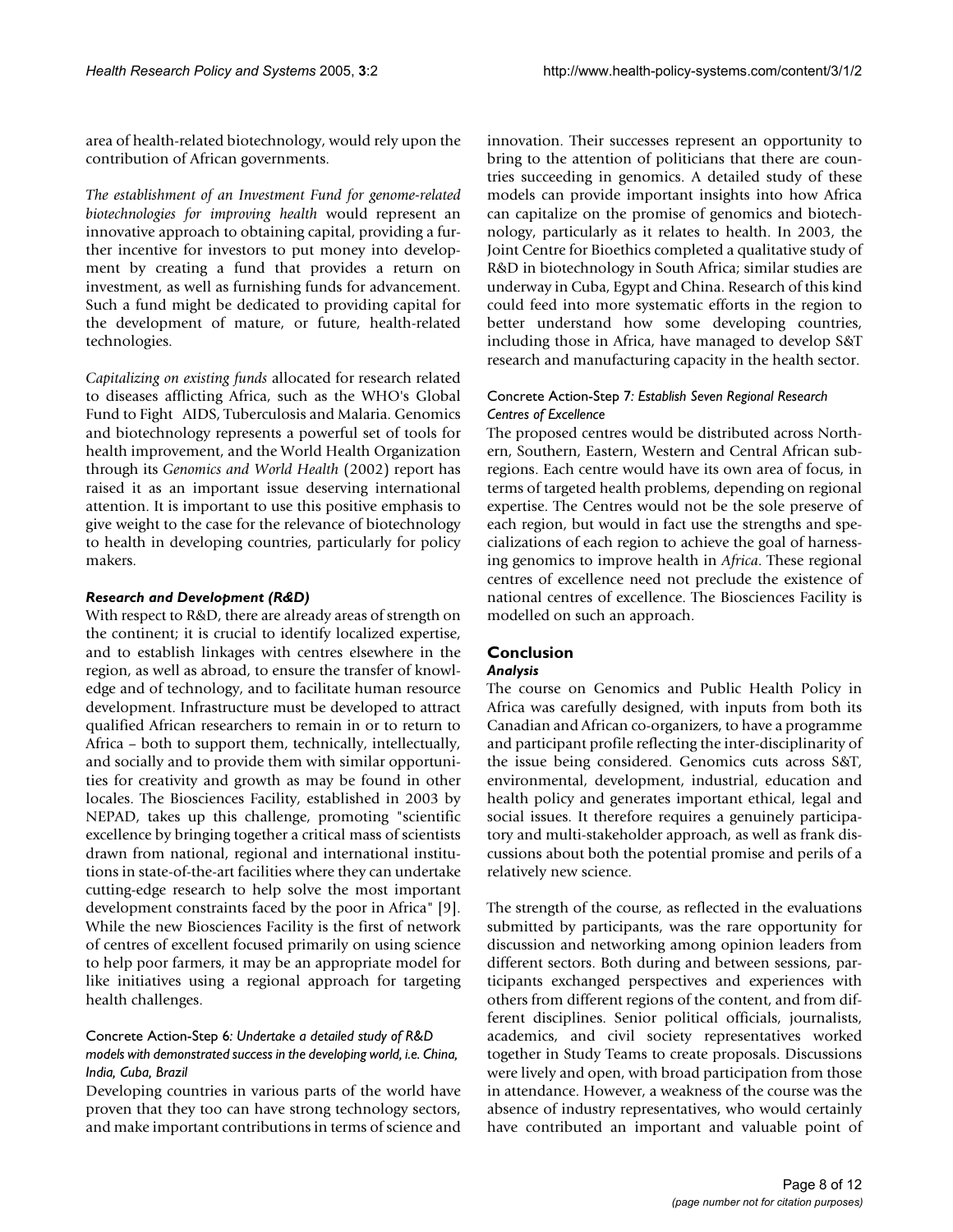view. The small number of women participants was also a notable disadvantage. Later courses modelled on the Nairobi offering (i.e. those in Latin America, the Eastern Mediterranean, and India) had greater success in drawing participants from industry and obtaining a better gender balance. Notably, however, the recommendations that emerged from these courses, while reflecting differences due to regional priorities and context, did not vary considerably despite the broader contribution, particularly from the private sector [20].

A major outcome of the Nairobi course, and one which had strong support from participants, was the creation of a virtual network to facilitate ongoing interaction and discussion. Within two weeks of its completion, a website was created for the course [http://www.utoronto.ca/jcb/](http://www.utoronto.ca/jcb/genomics/html/ACTS_main.htm) [genomics/html/ACTS\\_main.htm](http://www.utoronto.ca/jcb/genomics/html/ACTS_main.htm), as well as a web-based discussion board. While there was some initial activity on the discussion board, this eventually subsided, and was soon evident that this approach had failed. In an effort to revive the momentum and to solicit ideas from AGPF members about how to best move forward with the network, a short survey was sent to members asking what their needs were, both in terms of the network as well as in terms of the technical facilities at their disposal. The response rate was extremely low; however, those who provided feedback confirmed what the participation level suggested: namely, that information technology facilities in Africa are such that very few individuals, outside of some well-equipped academic or private institutions, have regular access to the internet. The web-based discussion board was, therefore, in practice a highly unsustainable option for the majority of participants. The point was also raised that it was not enough to be connected electronically; there was also a need to share a more tangible goal or project, and to have a more visible leader from within the group, to galvanize efforts and motivate continued interaction. One respondent explained that finding the time to contribute to such networks is extraordinarily difficult for many Africans, who often "wear many hats". As a result, a general interest was insufficient to justify diverting time from other tasks; a concrete, realizable goal was essential for engaging individuals who already feel over-stretched. As a consequence of these inputs, an email-based forum was established, since most AGPF members have better access to email than to the internet, and a moderator was temporarily appointed over the group. Activity on the forum improved and continues today, more than two years later, though interventions are irregular and generally extend to the sharing of information or material of interest, rather than discussions about issues.

The India course on Genomics and Public Health Policy was held in January 2003, less than one year after the inaugural Nairobi effort. Based on feedback from the previous course, the questionnaire requesting feedback about participants' technical and substantive needs in relation to the creation of a network was distributed during the course, to permit the creation of a network that was much more responsive to the needs of the participants. Moderators from among the participants were nominated before the course' end and their roles clarified, to facilitate the sustainability and autonomy of the network.

Later in 2003, two further courses were held in Oman and in Venezuela, both of which added a further element demonstrating the learning from the first two courses. On both occasions, the Joint Centre for Bioethics collaborated with the Regional Offices of the World Health Organization; in the first instance, with the Eastern Mediterranean office (EMRO) and in the second, with the Pan-American Health Organization (PAHO). This collaboration ensured that the recommendations of each course had an institutional structure through which they could be channelled, to reach the ear of decision-makers. EMRO and PAHO have extensive links with ministries of health within their regions, as well as with representatives from civil society and industry. This provided an opportunity for the results of the course to have a much wider impact. By contract, the impact of the Nairobi course is very much linked to the efforts of individual participants to engage with their constituencies and with the NEPAD initiative, of which one of their members is now a senior actor. The Forum developed following the Nairobi course has not provided a framework to drive action the way it was initially intended; however, it continues to provide a portal for information-sharing and dialogue.

#### *Final Remarks*

The executive course on Genomics and Public Health Policy in Africa was the first of its kind to be held on the continent. The response of participants indicated a tremendous enthusiasm for and interest in discussing the emerging technology of genomics and its applications for addressing the health woes of Africans. The sessions covered a spectrum of topics, from basic science, to ethics, business models and international frameworks – exemplifying the range of intersecting issues relevant to informed discussions about genomics and related policy. The course also was a demonstration of the fruitfulness of a multistakeholder approach. An important aim of the course was to encourage network-building and the development of meaningful interactions, as a foundation for sustained dialogue among opinion leaders. Participants were encouraged to develop independent proposals in a collaborative environment, rather than to be passive recipients of "expertise" from the session leaders. The result was a series of concrete proposals for action, and the establishment of an e-network to provide a forum for ongoing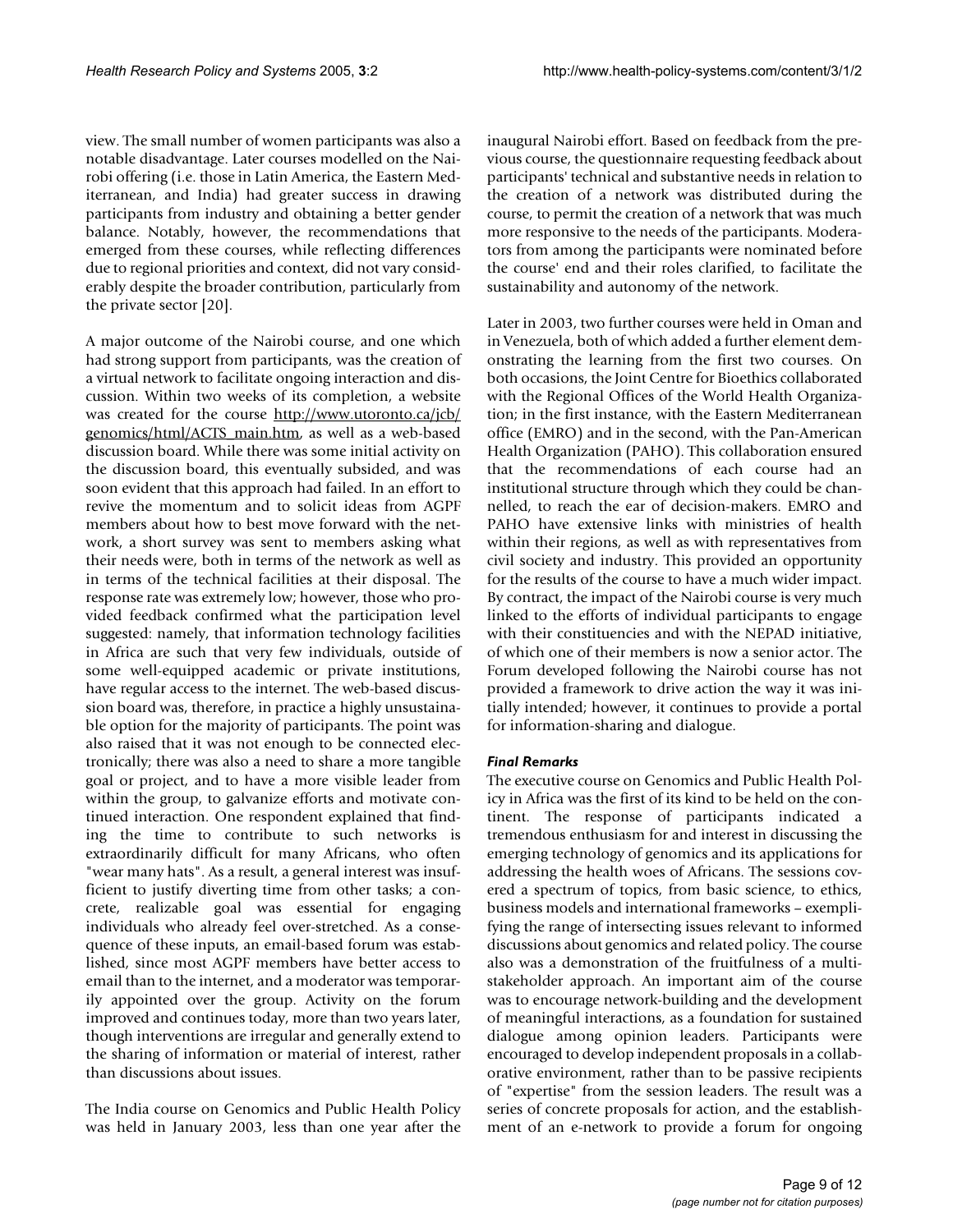#### **Table 4: Reading materials.**

- 1 Scherer, S.W. 2001. The Human Genome Project. Isuma: Canadian Journal of Policy Research Vol. 2, No. 3, 11–19.
- 2 OWENS, K., KING, M-C. 1999, Genomic views on human history. Science 286, 451–455.
- 3 ROSES, A.D. 2000, Pharmacogenetics and the practice of medicine. Nature 405, 857–865.
- 4 Nature, Human Genome Volume, Vol. 409, Feb. 2001.
- 5 Science, Human Genome Volume, Vol. 291 Feb. 2001.
- 6 Nature, Human Genome Volume, Vol. 409, Feb. 2001.
- 7 Science, Human Genome Volume, Vol. 291 Feb. 2001.
- 8 PA Singer, AS Daar (2001). Harnessing Genomics and Biotechnology to Improve Global Health Equity. Science, 294 pp87–89
- 9 PA Singer, AS Daar (2000). Avoiding Frankendrugs. Nature Biotechnology, 18(12) 1225.
- 10 Walter W. Powell (1998). "Learning from Collaboration: Knowledge and Networks in the Biotechnology and Pharmaceutical Industries". California Management Review, vol. 40 (3), Spring.
- 11 Calestous Juma and Norman Clark. "Technological Catch-up: Opportunities and Challenges for Developing Countries". SUPRA Occasional Paper, Research Centre for the Social Sciences, University of Edinburgh (February, 2002).
- 12 Von Hippel, E. 1986. Lead Users: a source of novel product concepts. Management Science, Vol. 32, No. 7, pp. 791–805.
- 13 OECD, 1998. National Systems of Innovation. OCED, Paris.
- 14 1. Stefan Thomke, Ashok Nimgade (2001). "Millenium Pharmaceuticals, Inc." Harvard Business Law Review. 24pp.
- 15 2. Ray A. Goldberg. "Gene Research, the Mapping of Life and the Global Economy". Harvard Business Review. 58pp.
- 16 Philippe Cullet. "Trips and the Human Right to Health in Developing Countries". International Environmental Law Research Centre. (See [http://www.ielrc.org\)](http://www.ielrc.org)
- 17 Jean O. Lanjouw (April 2001)."A Patent Policy Proposal for Global Diseases". Yale University, Brookings Institution and the NBER
- 18 Hartley & Hartley. "Limitations on using existing legal doctrines in addressing changes in technology: the example of the "Fertility Fraud" cases at UC Irvine". See Hartley & Hartley Attorneys at Law (California) at <http://www.hartley.com/technolo.htm>
- 19 "Declaration on the TRIPS Agreement and Public Health" (2001). WTO Ministerial Meeting, Doha, Qatar.
- 20 A.S. Daar, J.-F. Mattei. Appendix 2: Draft Guiding Principles and Recommendations, with alternative suggestions, after receiving comments. Medical Genetics and Biotechnology: Implications for Public Health. December 1999, World Health Organization.
- 21 A.S. Daar, J.-F. Mattei. Chapter 6: The Human Genome Diversity Project. Medical Genetics and Biotechnology: Implications for Public Health. December 1999, World Health Organization.
- 22 A.S. Daar, J.-F. Mattei. Chapter 7: Issues Raised by Conducting Research With Indigenous and Genetically Defined Communities. Medical Genetics and Biotechnology: Implications for Public Health. December 1999, World Health Organization.
- 23 HUGO Ethics Committee. Statement on Benefit-Sharing. April 9, 2000.
- 24 B.M. Knoppers, M. Hirtle, S. Lormeau. Statement on the Principled Conduct of Genetic Research. HUGO Ethical, Legal, and Social Issues Committee Report to HUGO Council, March 1996.
- 25 Statement of the WHO Expert Consultation on New Developments in Human Genetics. World Health Organization, 2000.
- 26 PA Singer, DK Martin, M Giacomini, L Purdy (2000). Priority setting for new technologies in medicine: qualitative case study. BMJ,
- 321(7272):1316-8. 27 N Daniels (2000). Accountability for reasonableness. BMJ, 321(7272):1300-1.
- 28 DK Martin, JL Pater, PA Singer (2001). Priority-setting decisions for new cancer drugs: a qualitative case study. Lancet, 358(9294):1676-81.
- 29 Mugabe, J. et. al. 1996. Managing Access to Genetic Resources: Strategies for Sharing Benefits. ACTS Press, Nairobi.
- 30 Mugabe, J. and Clark, N. 1997. Technology Transfer and the Convention on Biological Diversity. ACTS Press, Nairobi.
- 31 Sanchez, V. and Juma, C. 1993. Biodiplomacy. (Chapter 1). ACTS Press, Nairobi.

communication, discussion and elaboration of the issues and proposals raised during the course. Several participants agreed to raise the proposals and themes articulated to their colleagues; the course also generated some publicity, as journalists invited to attend and to participate actively in the meeting reported on the key issues in various media [[16,17]; see also [18]].

Since the completion of this course, three more offerings have taken place, one in India in collaboration with the Indian Council for Medical Research (ICMR) in January 2003, another in Oman in August 2003, and a third in Venezuela in 2004. A fourth course is being planned for a venue in South-east Asia. The Nairobi offering demonstrated clearly the receptiveness of African researchers and policy makers to such an initiative, and captured the vision of a cross-section of stakeholders around how to ensure that the new wave of scientific promise does not pass them by, or crush them in its wake, but instead is harnessed for better health and to further economic development in their region [19]. The courses in India and Oman similarly gave rise to regional e-networks [20], which may eventually be connected to form an inter-regional forum for dialogue to form a basis for the sharing of experiences and expertise *across* regions in the developing world. Each of the three executive course held to-date has addressed similar themes in relation to genomics and health; but each has also been adapted to the particular context and interests of the host country or region. This has partly been achieved through active collaboration between the Joint Centre for Bioethics and the host institutions. The electronic networks provide a means of generating a long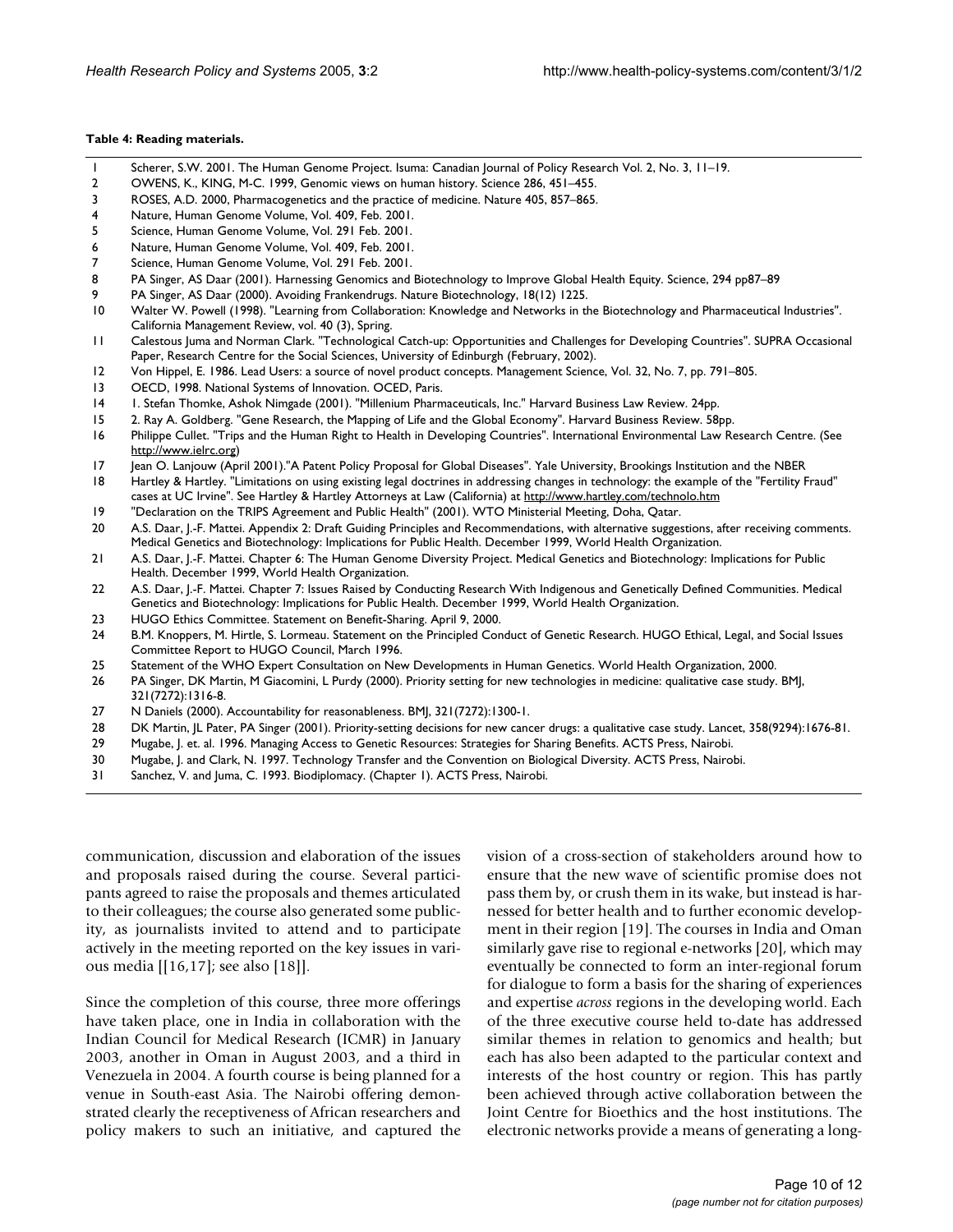term impact, driven by participants who are empowered, in their particular capacities, to take forward the ideas shared and the proposals developed through their interaction. The Nairobi course also highlighted the importance of being proactive in soliciting suggestions from participants about creative means of virtual networking that realistically address the poor information technology infrastructure in most parts of Africa. It also was instructive in demonstrating that a network is not itself self-sustaining; it must be driven by a clear, shared vision among participants, and possibly even a concrete and realizable project. Moreover, ideally a moderator from within the group should take leadership in feeding the forum, and motivating ongoing participation.

The New Partnership for Africa's Development (NEPAD) has made science and technology (including genomics and biotechnology) a key platform in its plan for economic renewal [2,9]. Indeed, the recommendations outlined above overlap considerably with those described in a recent document detailing the resolutions of the first science and technology workshop of NEPAD, held in February 2003 [2]. The recent establishment of the African Biosciences Facility as a centre of scientific and technological excellence in the region, is further evidence that the recommendations articulated by the AGPF reflect a more widely shared vision. There is a growing recognition in Africa, and internationally, of the role that genomics and biotechnology can play, not only in alleviating health scourges of the poor, but also in addressing some of their economic concerns. With appropriate emphasis on its health needs, incentives for meaningful partnerships, sound regulatory structures, innovation and foresight, Africa could be in a position to benefit from genomics and related fields of biotechnology. The Course and Genomics and Health Policy in Africa had as its overarching goal that of bringing together a vibrant cross-section of individuals to foster dialogue around this timely issue. The African Genome Policy Forum works to build on this foundation, to sustain the momentum of the course, and to fulfill some of the participants' proposed goals. Perhaps most significantly, this series of courses represents a practical and effective mechanism for drawing together a variety of actors to address an issue of recognized import, which deserves a truly inter-disciplinary approach. Moreover, it is an initiative that generates important debate, but which is ultimately focused around generating *concrete proposals* to inform policymaking.

#### **Competing interests**

The author(s) declare that they have no competing interests.

#### **Authors' contributions**

All authors participated in and contributed to the course. ACS drafted the manuscript. PAS and ASD conceived of the course, refined the manuscript for critical content and approved final version; and with JM, participated the course design and its coordination. AGFP members provided intellectual input, through their lively discussions and proposals during the Course on Genomics & Public Health Policy in Africa, held 4–8 March 2002.

#### **Funding**

The Canadian Program from Genomics and Global Health is funded by several sources listed at [http://](http://www.geneticsethics.net) [www.geneticsethics.net.](http://www.geneticsethics.net) This course was funded primarily by Genome Canada and the International Development Research Centre (Canada). PAS holds a Distinguished Investigator Award from the Canadian Institutes for Health Research. ASD is supported by the McLaughlin Centre for Molecular Medicine. The African Centre for Technology Studies, which hosted the course, was supported by the Norwegian Agency for Development Cooperation.

#### **Acknowledgements**

We wish to specially thank the members of the African Genome Policy Forum: O. Akanni, Y. Amekudzi, E. Amuah, M. Bolo, W. Byarugaba, A.L. Christianson, M. Elbashir, C. Khamala, N. Khaole, W. Kilama, V. Konde, S. Langat, R. Lutalo, H. Maganga, M. Makarem, R. Naidoo, J. Nduba, D. Olaleye, L. Olivier, C.J.G. Orjioke, A. Ouattara, O. Owuor, R. Ramesar, J. Shikwati, D. Viljoen, and N. Wachai.

#### **References**

- 1. Jong-Wook L: **[Global health improvement and WHO: shaping](http://www.ncbi.nlm.nih.gov/entrez/query.fcgi?cmd=Retrieve&db=PubMed&dopt=Abstract&list_uids=14697812) [the future.](http://www.ncbi.nlm.nih.gov/entrez/query.fcgi?cmd=Retrieve&db=PubMed&dopt=Abstract&list_uids=14697812)** *Lancet* 2003, **362:**2083-2088.
- 2. New Partnership for Africa's Development: **Developing a science and technology framework: a synthesis report of the first workshop, 17–19 February 2003.** *Johannesburg* 2003.
- 3. Annan K: **[Science for all nations.](http://www.ncbi.nlm.nih.gov/entrez/query.fcgi?cmd=Retrieve&db=PubMed&dopt=Abstract&list_uids=14963291)** *Science* 2004, **303(5660):**925.
- 4. Mugabe J: **Closing the genetic and digital divides: towards Africa's common agenda.** *Science in Africa* 2001 [\[http://www.scien](http://www.scienceinafrica.co.za/2001/august/agenda.htm) [ceinafrica.co.za/2001/august/agenda.htm\]](http://www.scienceinafrica.co.za/2001/august/agenda.htm).
- 5. Peters DH, Elmendorf AE, Kandola K, Chellaraj G: **[Benchmarks for](http://www.ncbi.nlm.nih.gov/entrez/query.fcgi?cmd=Retrieve&db=PubMed&dopt=Abstract&list_uids=10916913) [health expenditures, services and outcomes in Africa during](http://www.ncbi.nlm.nih.gov/entrez/query.fcgi?cmd=Retrieve&db=PubMed&dopt=Abstract&list_uids=10916913) [the 1990s.](http://www.ncbi.nlm.nih.gov/entrez/query.fcgi?cmd=Retrieve&db=PubMed&dopt=Abstract&list_uids=10916913)** *Bull World Health Organ* 2000, **78:**761-769.
- 6. Commission on Macroeconomics and Health: **Macroeconomics and health: Investing in health for economic development.** *Geneva* 2001.
- 7. Walgate R: **Support for African Science.** *The Scientist* 2004 [[https:/](https://www.biomedcentral.com/news/20040507/04) [/www.biomedcentral.com/news/20040507/04](https://www.biomedcentral.com/news/20040507/04)].
- 8. **African Medical Research Foundation** [[http://www.amref.org\]](http://www.amref.org)
- New Partnership for Africa's Development: New biosciences facil**ity for Eastern and Central Africa.** [\[http://www.doylefounda](http://www.doylefoundation.org/africanbiosciences/BiosciencesBrochure.pdf) [tion.org/africanbiosciences/BiosciencesBrochure.pdf\]](http://www.doylefoundation.org/africanbiosciences/BiosciencesBrochure.pdf).
- 10. United Nations Development Programme: **Making new technologies work for human development.** *Oxford* 2001.
- 11. **New Partnership for Africa's Development** [\[http://](http://www.nepad.org) [www.nepad.org](http://www.nepad.org)]
- 12. Glasner P, Rothman H: **[New genetics, new ethics? Globalization](http://www.ncbi.nlm.nih.gov/entrez/query.fcgi?cmd=Retrieve&db=PubMed&dopt=Abstract&list_uids=15080126) [and its discontents.](http://www.ncbi.nlm.nih.gov/entrez/query.fcgi?cmd=Retrieve&db=PubMed&dopt=Abstract&list_uids=15080126)** *Health Risk Soc* 2001, **3(3):**245-59.
- 13. Daar AS, Thorsteinsdottier H, Martin DK, Smith AC, Nast S, Singer PA: **[Top ten biotechnologies for improving health in develop](http://www.ncbi.nlm.nih.gov/entrez/query.fcgi?cmd=Retrieve&db=PubMed&dopt=Abstract&list_uids=12355081)[ing countries.](http://www.ncbi.nlm.nih.gov/entrez/query.fcgi?cmd=Retrieve&db=PubMed&dopt=Abstract&list_uids=12355081)** *Nat Genet* 2002, **32:**229-232.
- 14. Leshner AI: **[Public engagement with science.](http://www.ncbi.nlm.nih.gov/entrez/query.fcgi?cmd=Retrieve&db=PubMed&dopt=Abstract&list_uids=12586907)** *Science* 2003, **299(5609):**977.